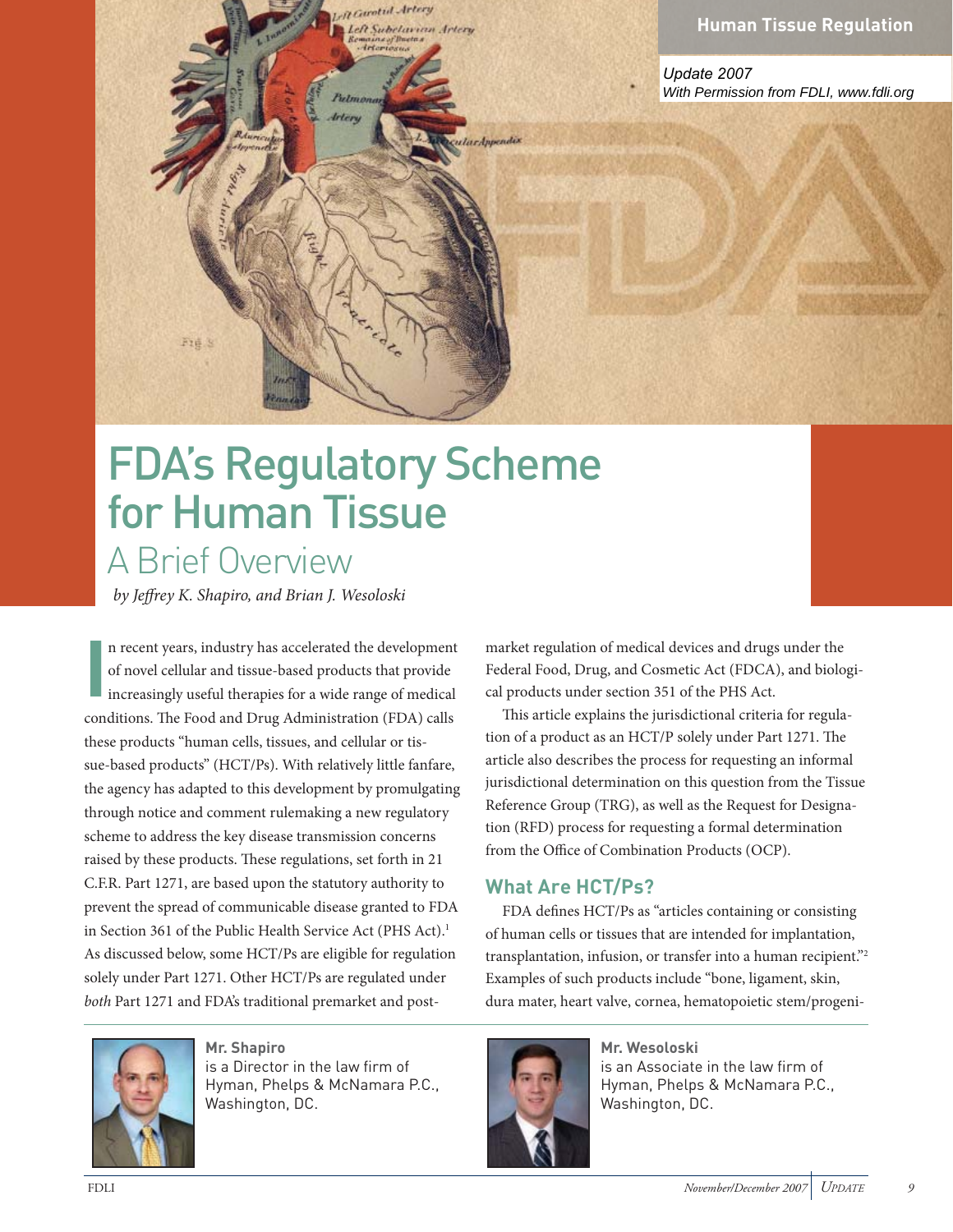tor cells derived from peripheral and cord blood, manipulated autologous chondrocytes, epithelial cells on a synthetic matrix, and semen or other reproductive tissue."3

FDA expressly excludes the following from regulation as HCT/Ps: vascularized human organs for transplantation; whole blood or blood components or derivative products already regulated as biologics under 21 C.F.R. Parts 607 and 207; secreted or extracted human products except semen (e.g., milk collagen, and cell factors); minimally manipulated bone marrow for homologous use (and not combined with another article except for water, crystalloids, or a sterilizing, preserving, or storage agent that does not raise new clinical safety concerns with respect to the HCT/P); ancillary products used in the manufacture of an HCT/P; cells, tissues and organs derived from animals other than humans; and in vitro diagnostic products.4

## **Overlapping Regulatory**

**Schemes** In 21 C.F.R. Part 1271, FDA sets forth the regulatory scheme for HCT/Ps. The basic authority FDA has relied upon is section 361 of the PHS Act, which authorizes FDA to "make and enforce such regulations as … are necessary to prevent the introduction, transmission, or spread of communicable diseases." This provision was also the authority for 21 C.F.R. Part 1270, which was the basic regulation governing human tissue products for more than a decade. The superseding regulations in Part 1271 apply only to HCT/Ps recovered on or after May 25, 2005. Part 1270 will be revoked when FDA has determined that no more tissue recovered prior to that date is available for distribution.

In Part 1271, FDA sets forth requirements for: 1) registration and listing; 2) donor screening and testing; 3) CGTPs; 4) labeling; 5) adverse-event reporting; and 6) inspection and enforcement. An HCT/P that meets the Part 1271 criteria for regulation solely under section 361 of the PHS Act and the regulations in Part 1271 is called a "361 HCT/P." Such products are not subject to any premarket review requirements. The Center for Biologics Evaluation and Research (CBER) has jurisdiction over 361 HCT/Ps.

An HCT/P that is subject to Part 1271 but does not meet the criteria for regulation as a 361 HCT/P may be subject to an additional layer of regulation as a drug, medical device or biological product. HCT/Ps that meet the definition of a drug or device are regulated under the traditional premarket and postmarket requirements arising under the FDCA. For example, device HCT/Ps must receive 510(k) clearance or premarket approval (PMA), and drug HCT/Ps must receive new drug application (NDA) approval. Device HCT/Ps must comply with the Quality System regulation (QSR)<sup>5</sup> and drug HCT/Ps must comply with current good manufacturing practice (CGMPs) regulations.<sup>6</sup> The Center for Drug Evaluation and Research (CDER) is responsible for regulating drug HCT/Ps, and the Center for Devices and Radiological Health (CDRH) is responsible for device HCT/Ps.

HCT/Ps that meet the definition of a biological product are subject to traditional premarket and postmarket requirements arising under section 351 of the PHS Act. These "351 HCT/Ps" require approval of a biologic license application (BLA),<sup>7</sup> and their manufacture must comply with CGMPs.

CBER is responsible for regulating 351 HCT/Ps.

### **Criteria for 361 HCT/Ps**

**Criteria for 361 HCT/Ps** A product eligible for regulation as a 361 HCT/P solely under Part 1271 is not subject to premarket clearance or approval. To be a 361 HCT/P, the product must meet all four of the following criteria:

- It is minimally manipulated.
- It is intended for homologous use as determined by labeling and advertising.
- Its manufacture does not involve combination with another article, except for water, crystalloids, or a sterilizing, preserving, or storage agent (not raising new clinical safety concerns for the HCT/P).
- It does not have a systemic effect and is not dependent upon the metabolic activity of living cells for its primary function, or if it has such an effect, it is intended for autologous use or allogeneic use in close relatives or for reproductive use. (FDA has postponed the application of most Part 1271 requirements with respect to reproductive tissue.)8

The definition of "minimal manipulation" depends upon whether the HCT/P is a structural tissue, as opposed to cells or nonstructural tissue. For structural tissue, FDA defines "minimal manipulation" as "processing that does not alter the original relevant characteristics of the tissue relating to the tissue's utility for reconstruction, repair, or replacement."9 FDA's guidance explains that a tissue characteristic is "original" if it is present in the donor's tissue.10 A tissue characteristic is "relevant" if it could have a meaningful bearing on how the tissue performs when utilized for reconstruction, repair or replacement."<sup>11</sup> If FDA determines that processing has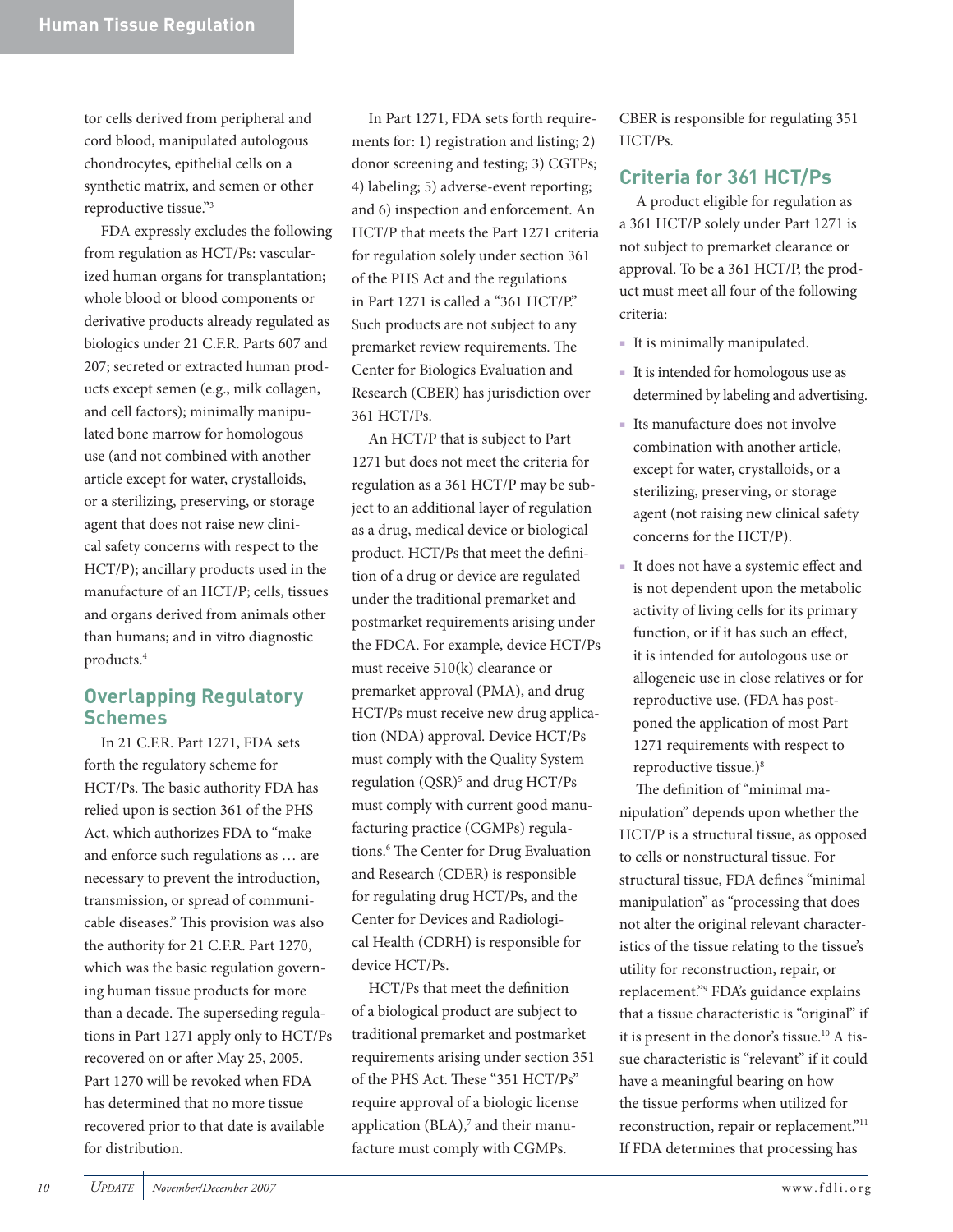altered an original characteristic of a structural tissue and that the characteristic would have a potential effect on the tissue's utility, the tissue is deemed more than minimally manipulated and not eligible for regulation solely under section 361 of the PHS Act.<sup>12</sup> FDA has stated that cutting, grinding, shaping, soaking in antibiotic solution, sterilization by gamma irradiation, lyophilization, freezing, and demineralization of bone are all examples of minimal manipulation.<sup>13</sup>

For cells or nonstructural tissue, "minimal manipulation" means "processing that does not alter the relevant biological characteristics of cells or tissues."14 FDA has stated that density-gradient separation, cell selection, centrifugation, and cryopreservation constitute minimal manipulation.<sup>15</sup> In contrast, the agency has concluded that cell expansion in culture and human skin processed into human collagen are examples of more than minimal manipulation.<sup>16</sup>

The term "homologous use" is defined as "the repair, reconstruction, replacement, or supplementation of a recipient's cells or tissues with an HCT/P that performs the same basic function or functions in the recipient as in the donor."17 FDA recognizes that homologous use does not require that tissue be used in its native location or even an analogous location.<sup>18</sup> In determining whether a product is intended for homologous use, FDA considers the manufacturer's objective intent, as manifested in the product's advertising and labeling. In the agency's view, the homologous-use criterion protects against "promotion of an HCT/P for an unproven therapeutic use, such as curing cancer."<sup>19</sup> Therefore, FDA considers the nonhomologous use criterion "to be a meaningful indicator" that regulation of the product as a 361 HCT/P would not be appropriate.20

FDA has stated that it intends to "interpret 'nonhomologous' narrowly."21 FDA has stated that nonhomologous uses include: using dermis as a replacement for dura mater (which encapsulates the brain); the use of amniotic membrane in the eye; and use of cartilage in the bladder.<sup>22</sup>

### **Deciding Whether**

Manufacturers and sponsors are permitted to self-determine whether their HCT/Ps are 361 HCT/Ps. Thus, manufacturers must choose whether to simply place their product on the market or to seek advice from FDA prior to marketing as to whether their particular product is eligible for regulation as a 361 HCT/P. On the one hand, it is faster and less burdensome to simply proceed to market. On the other hand, if the product is placed on the market and FDA later objects, the manufacturer may be faced with the unpleasant prospect of enforcement sanctions and the necessity of withdrawing the product from the market.

One important element of this decision is assessing how well the product fits within the Section 361 criteria. In some cases, the answer will be fairly obvious one way or the other. In other cases, the answer may be unclear. FDA's definition of a 361 HCT/P has a fair degree of subjectiveness, particularly with respect to whether a product has been minimally manipulated or is intended for homologous use. This leaves room for a manufacturer to exercise creativity in applying these definitions to its product, but in some circumstances the prudent course is to seek FDA's advice before going to market.

**Obtaining FDA's Views** In 1997, FDA formed a committee known as the Tissue Reference Group (TRG). It is intended to provide a single reference point for product-specific questions received by the Centers or the OCP concerning jurisdiction and applicable regulation of HCT/Ps. The types of questions the TRG considers include whether a particular HCT/P meets the criteria for regulation solely under section 361 of the PHS Act; is a drug, device, or biologic; and what the primary mode of action of a combination product is.

The TRG is composed of representatives of CBER, CDER, the Office of Chief Counsel, and the OCP. It meets twice a month to consider these questions and make initial recommendations. The TRG procedures are described in Standard Operating Procedures and Policies 8004 (SOPP 8004). Manufacturers send their inquiry concerning regulation of an HCT/P to the executive secretary of the TRG. A wise manufacturer will include a clear product description and will proactively explain why it meets the definition of a 361 HCT/P under FDA's regulations.

The executive secretary places such inquiries, along with accompanying information about the product, on the agenda for the next scheduled TRG meeting. The TRG attempts to respond in writing within sixty days of receiving an inquiry. If the TRG determines that there is insufficient information, the executive secretary will communicate this to the manufacturer, and the TRG will consider any additional information at the next available meeting after receipt. A manufacturer may ask to meet with the TRG to present information.

In some cases, the TRG initiates contact with a manufacturer to ask why